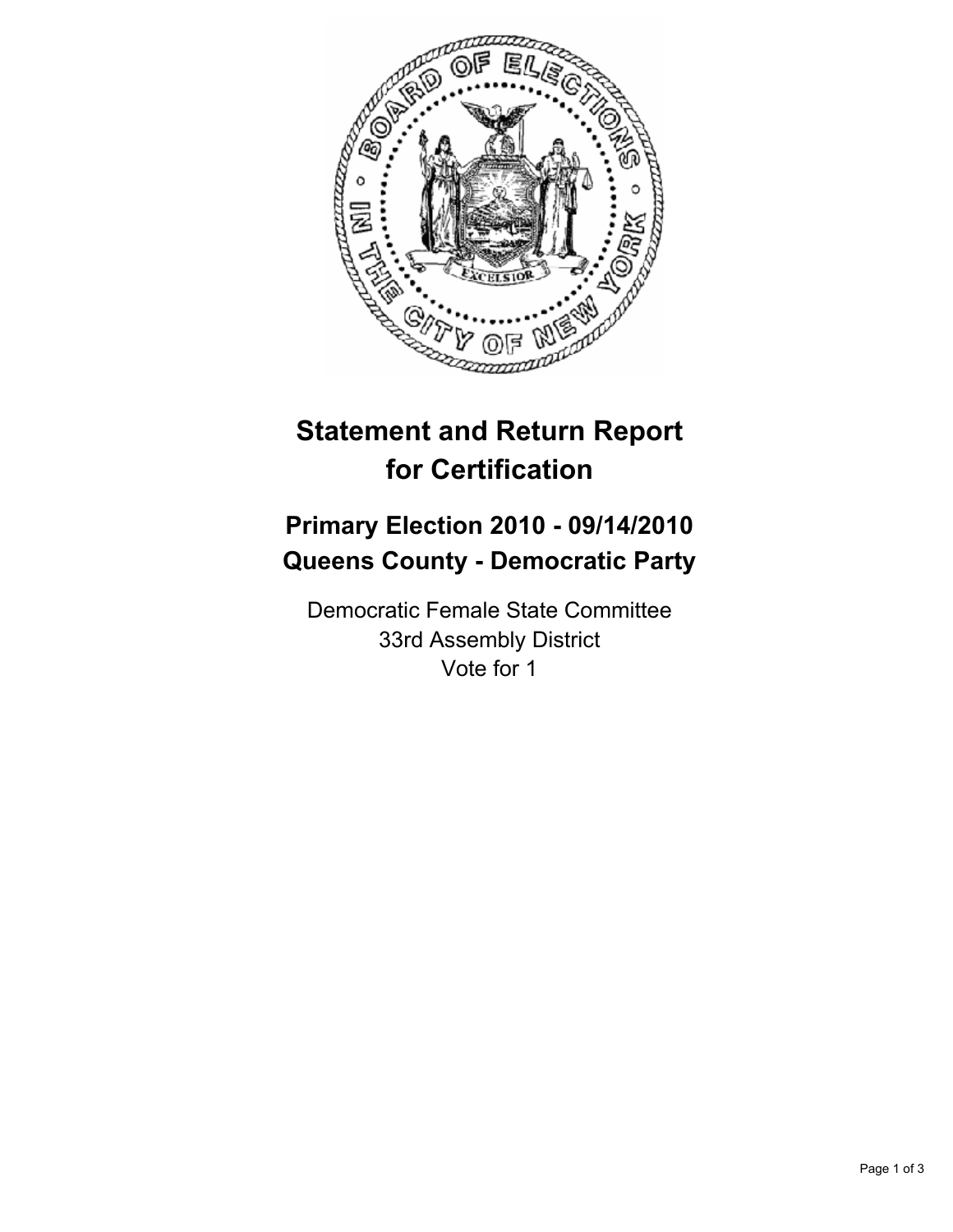

### **Assembly District 33**

| <b>PUBLIC COUNTER</b>      | 5,393 |
|----------------------------|-------|
| <b>EMERGENCY</b>           |       |
| ABSENTEE/MILITARY          | 137   |
| AFFIDAVIT                  | 27    |
| JO ANNE FLOYD-WHITEHEAD    | 1,759 |
| ANN T WILKINSON            | 2.219 |
| JOHN STILLER (WRITE-IN)    |       |
| SHIRLEY HUNTLEY (WRITE-IN) |       |
| <b>Total Votes</b>         | 3.980 |